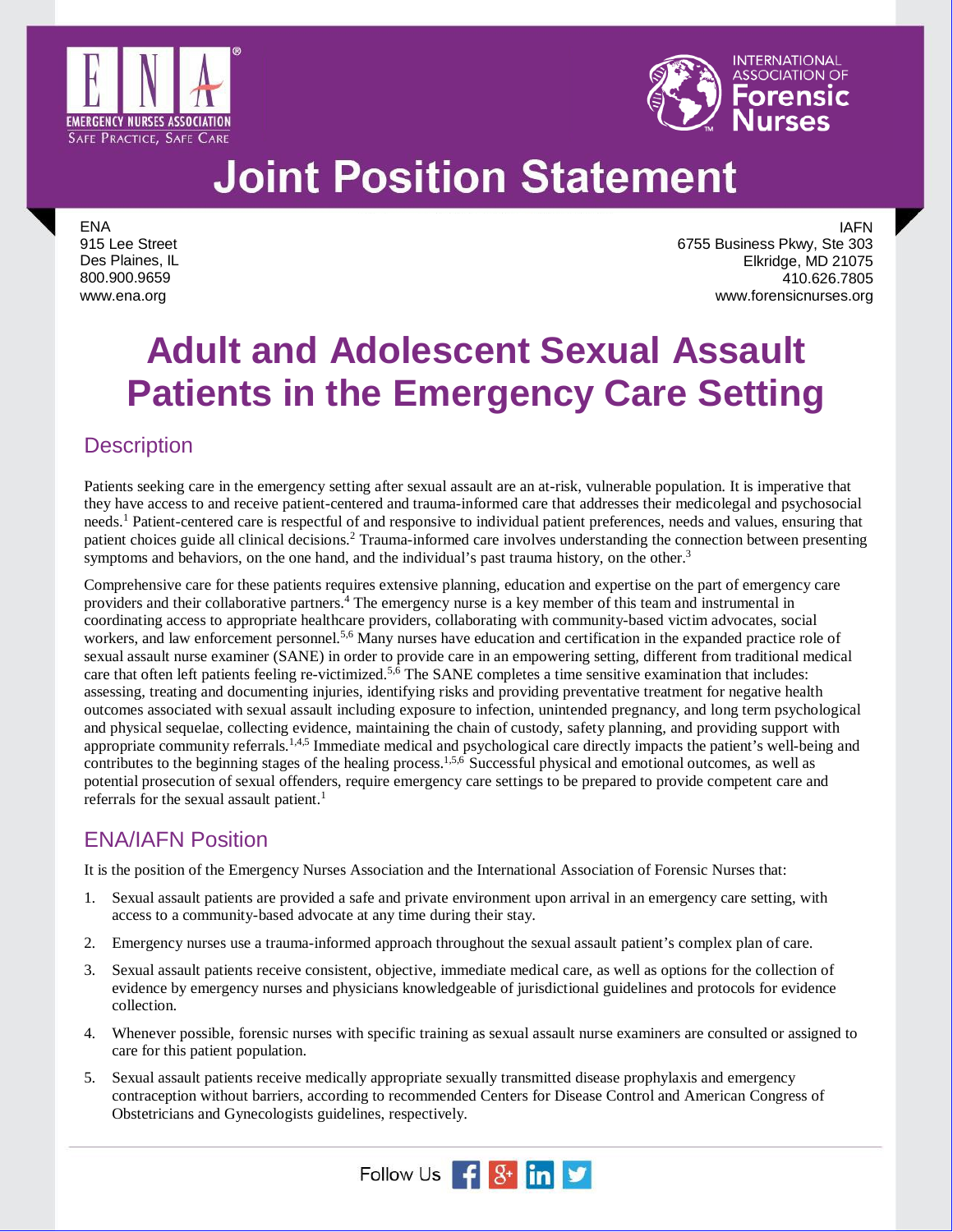



ENA 915 Lee Street Des Plaines, IL 800.900.9659 www.ena.org

IAFN 6755 Business Pkwy, Ste 303 Elkridge, MD 21075 410.626.7805 www.forensicnurses.org

- 6. Emergency nurses receive continuing education on medical and forensic sexual assault evaluation and maintain access to current legislative guidelines and protocols for proper examination and reporting options.
- 7. Emergency nurses collaborate with multiple agencies to develop an individualized, multidisciplinary approach to treatment, evaluation and continuity of care to minimize the patient's short and long term physical and psychological trauma.
- 8. Emergency nurses participate in community education and research to identify and implement best practice standards of care for the sexual assault patient.
- 9. Healthcare facilities recognize that they have an obligation to provide appropriate medical forensic intervention when a sexual assault patient presents for care, whether or not the facility has a SANE program.
- 10. Healthcare facilities are cognizant of jurisdictional laws regarding all aspects of the sexual assault medical/forensic exam.
- 11. Healthcare facilities support SANE practitioners by developing, sustaining or maintaining their own programs, or establishing relationships with other facilities.
- 12. Lead trauma centers develop and maintain SANE services to address the health needs of this patient population.

### **Background**

Sexual assault patients regularly present to the emergency care setting for treatment following their traumatic event.1 In the past, they have often been treated by emergency department personnel who lacked training in medical forensic evidence collection, and those with training often did not perform exams frequently enough to maintain proficiency and competency.7 The result was poor documentation and improper evidence collection. Historically, emergency physicians have found it difficult to dedicate the amount of time required to provide the necessary level of care for this population while still managing the other patients in the emergency department.<sup>1</sup> The understanding that these patients require complex clinical management in a setting that often has significant time constraints, led to the use of specially trained examiners to provide care for sexual assault patients.<sup>4,6,8</sup> One study found proper documentation in 100% of SANE documented evidence kits compared to 79% in non-SANE kits. It also found that proper evidence collection specimens were reported in 96% of SANE collected kits compared to 86% when collected by physicians.<sup>8</sup> Case law has repeatedly found SANE-collected kits to be among the strongest courtroom evidence in supporting victim testimony, and SANE nurses themselves have been noted to be very credible witnesses.<sup>1,6,8</sup> The role of specially trained sexual assault nurse examiners has been supported by the American College of Emergency Physicians (ACEP) and they are the FBI's preferred examiners for victims and suspected perpetrators of criminal sexual acts.6,8

Guidelines for the treatment of patients after a sexual assault have been issued by the Department of Justice, ACEP, the American Congress of Obstetricians and Gynecologists and the World Health Organization.<sup>6,8</sup> The Centers for Disease Control and Prevention continually update the recommendations for pharmacological treatment after exposure to potential sexually transmitted diseases including HIV. Across these organizations it is recommended that patients presenting to an emergency care setting be assessed for acute traumatic physical injuries and offered forensic evidence collection according to jurisdictional protocols.<sup>6</sup> To reduce further re-victimization by providing prompt care and overall better services, patients should be referred to clinicians with education and experience in systematically managing this population.<sup>8,10</sup> Using specialized examiners has alleviated previous issues of emergency department increased wait times, poor clinical outcomes and patient dissatisfaction.<sup>1,9</sup> The new standard of care includes deliberate and timely crisis intervention, proper medical care and evidence collection, and complete coordination and follow up with members of the community sexual assault response

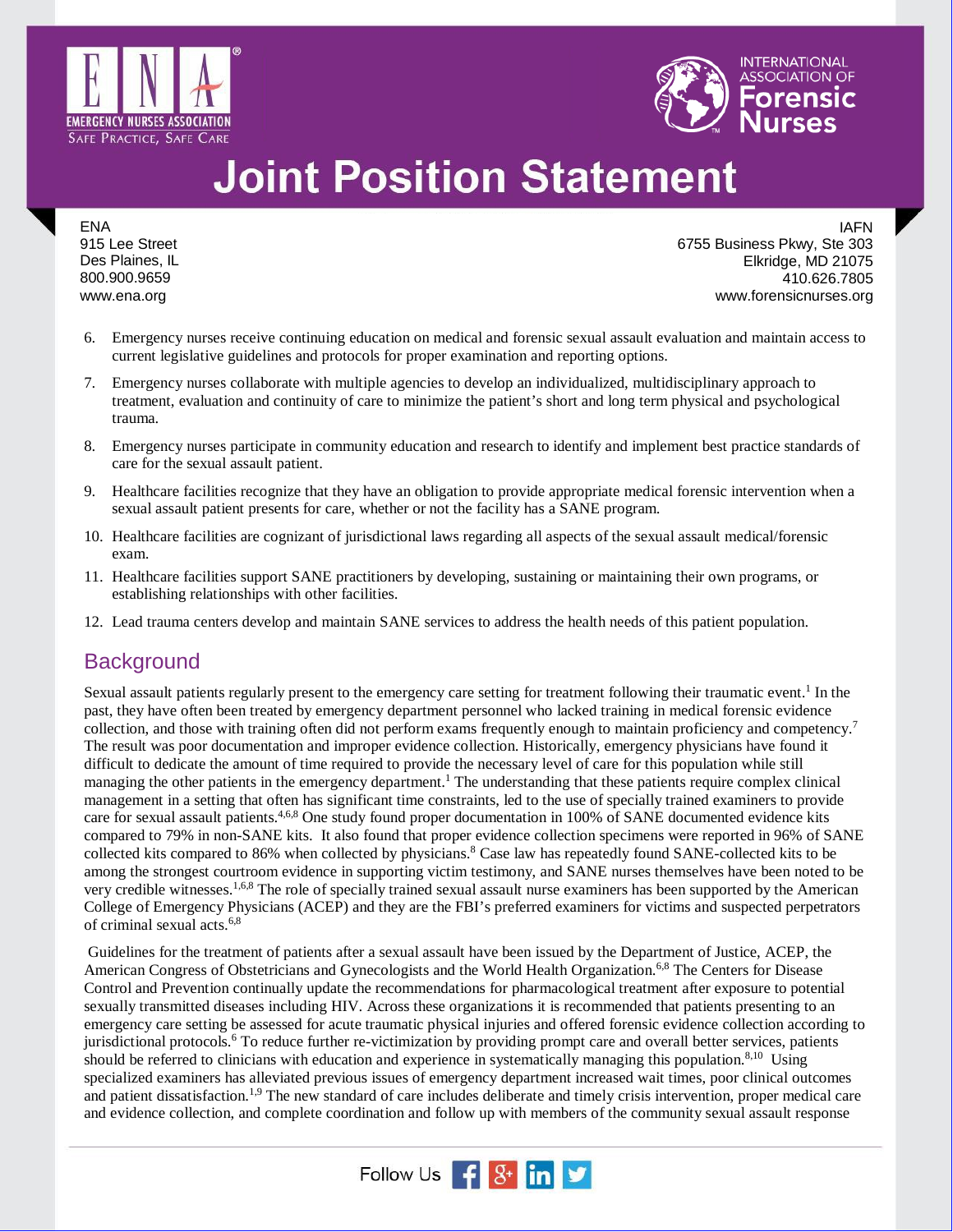



ENA 915 Lee Street Des Plaines, IL 800.900.9659 www.ena.org

IAFN 6755 Business Pkwy, Ste 303 Elkridge, MD 21075 410.626.7805 www.forensicnurses.org

team.<sup>1,9</sup> Additionally, the presence of a community-based advocate during the examination as a source of support for the patient improves both medical service and legal system responses for victims.<sup>10</sup>

#### Resources

American Congress of Obstetrics and Gynecologists: Emergency Contraception: Resource Overview. Retrieved from<http://www.acog.org/Womens-Health/Emergency-Contraception>

Centers for Disease Control and Prevention: [2015 Sexually Transmitted Diseases Treatment](http://www.cdc.gov/std/tg2015/default.htm)  [Guidelines:](http://www.cdc.gov/std/tg2015/default.htm)<http://www.cdc.gov/std/tg2015/>

Sexual Assault Forensic Examiner Technical Assistance: <http://www.safeta.org/>

Forensic Nursing Education Guidelines: <http://www.forensicnurses.org/?page=EducationGuidelines>

Position Statement: Collaboration With Victim Advocates: [http://www.forensicnurses.org/resource/resmgr/Position\\_Papers/IAFN\\_Position\\_Statement-Advo.pdf](http://www.forensicnurses.org/resource/resmgr/Position_Papers/IAFN_Position_Statement-Advo.pdf)

Position Statement: The Use of Emergency Contraception Post Sexual Assault Statement: [http://www.forensicnurses.org/resource/resmgr/Position\\_Papers/IAFN\\_Position\\_Statement-Emer.pdf](http://www.forensicnurses.org/resource/resmgr/Position_Papers/IAFN_Position_Statement-Emer.pdf)

Position Statement: DNA Evidence Collection from the Oral Cavity: [http://www.forensicnurses.org/resource/resmgr/Position\\_Papers/DNA\\_Evidence\\_Collection\\_From.pdf](http://www.forensicnurses.org/resource/resmgr/Position_Papers/DNA_Evidence_Collection_From.pdf)

Management of the Patient with the Complaint of Sexual Assault: <http://www.acep.org/content.aspx?id=29562>

A National Protocol for Sexual Assault Medical Forensic Examinations Adults/Adolescents: <https://www.ncjrs.gov/pdffiles1/ovw/241903.pdf>

Guidelines for medico-legal care for victims of sexual violence: <http://apps.who.int/iris/bitstream/10665/42788/1/924154628X.pdf>

Committee on Health Care for Underserved Women Opinion on Sexual Assault: [http://www.acog.org/Resources-And-](http://www.acog.org/Resources-And-Publications/Committee-Opinions/Committee-on-Health-Care-for-Underserved-Women/Sexual-Assault)[Publications/Committee-Opinions/Committee-on-Health-Care-for-Underserved-Women/Sexual-Assault](http://www.acog.org/Resources-And-Publications/Committee-Opinions/Committee-on-Health-Care-for-Underserved-Women/Sexual-Assault)

### **References**

- 1. Plichta, S., Clements, P. & Houseman, C. (2007). Why SANEs matter: models of care for sexual violence victims in the emergency department. *Journal of Forensic Nursing* (3)1, 15-23.
- 2. Committee on Quality of Health Care in America. (2001). Crossing the quality chasm: A new health system for the 21<sup>st</sup> century. Washington, D.C.: National Academy Press.
- 3. Hodas, G. (2006). Responding to childhood trauma: the promise and practice of trauma informed care. *National Association of State Mental Health Program Directors (NASMHPD)*.
- 4. Sampsel, K., Szobota, L., Joyce, D., Graham, K. & Pickett, W. (2009). The impact of a sexual assault/domestic violence program on ED care. *Journal of Emergency Nursing* 35(4), 282-289.
- 5. Cybulska, B. (2013). Immediate medical care after sexual assault. *Best Practice & Research Clinical Obstetrics and Gynecology* 27, 141-149.
- 6. Linden, J. (2011). Care of the adult patient after sexual assault. *The New England Journal of Medicine* 365(9), 834-841.
- 7. Littel, K. (2001). Sexual assault nurse examiner programs: Improving the community response to sexual assault victims. *Office for Victims of Crime Bulletin* 4, 1-19.